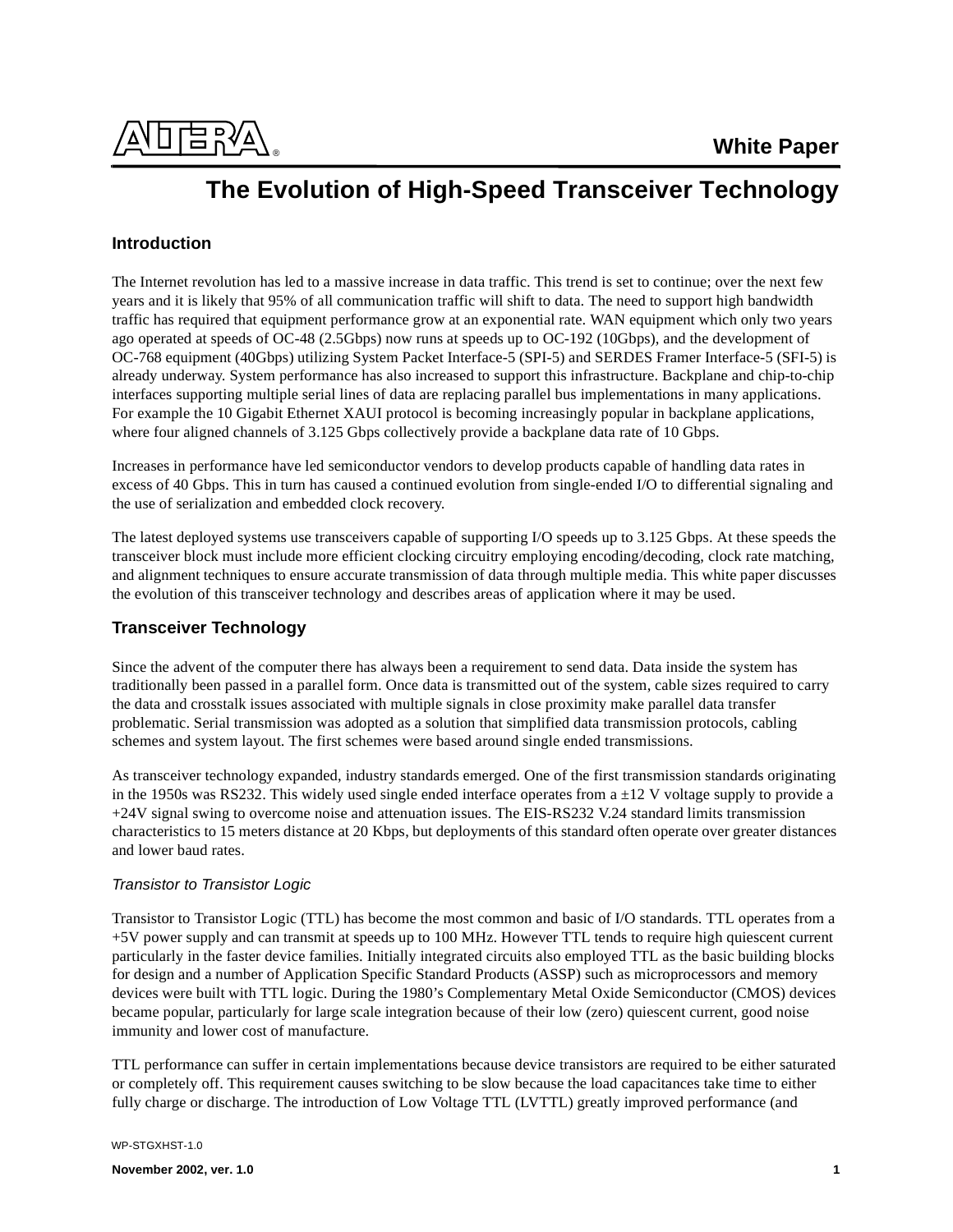reduced power consumption) by reducing the voltage swing required to change state. LVTTL supports higher data rates and has been widely adopted in high speed board design.

### Emitter Coupled Logic

Emitter Coupled Logic (ECL) was used as an alternative to traditional TTL logic because it is better suited for high speed data transmission. ECL transistors always operate in the active region and therefore do not suffer from the same transistor switching issues found in TTL. A small DC bias is placed on the base of the transistor, resulting in a small voltage swing from base to emitter, and allowing the device to change state more quickly. The device relies on the emitter current flow for operation rather than the precise voltage levels used in TTL, causing a greater current draw. As a result ECL is also known as Current Mode Logic (CML) due to the high amounts of current flowing through the transistors.

ECL became extremely popular for use in sections of telecommunications equipment applications, generating logic families such as the 1000H and 10000H. ECL suffers from two major drawbacks however. First, ECL requires relatively high current as described above. Secondly, ECL relies on a negative power supply for operation. This can cause problems when interfacing to positive-supply-based devices residing in the rest of the system.

A new variant of ECL was developed to overcome the issues of interfacing with positive-voltage-based logic families such as TTL and CMOS. Positive Emitter Coupled Logic (PECL) has similar performance properties to ECL but operates from a positive voltage rail making it simpler to integrate into a digital system. Unfortunately PECL still suffers from the power issues of its predecessor.

# **Differential Systems**

Single ended transmission is susceptible to noise. This can be overcome by overdriving the voltage but increases the power requirement, and because of the wider voltage swing, results in slower transition rates. Single ended transmission lines tend to attenuate the signal; again this is overcome by increasing the transmission voltage.

Differential buffers overcome these problems by transmitting a pair of signals of equal and opposite polarity for every bit sent. The receiver looks for the differences between the two signals and any noise common to both signals is rejected. Differential systems are less hampered by line attenuation because of their greater noise immunity and can therefore drive longer distances at higher data rates. For example the RS422-A differential standard supports transmissions at speeds of up to either 10Mbps for 10 meters or 100Kbps for one kilometer. Improvements in receiver technology have led to a reduction in transmission voltages by lowering the voltage swing to greatly increase transmission rates using techniques such as LVTTL. A number of low voltage differential I/O interfaces are now available and have been integrated into various interface standards.

### Low Voltage Differential Signaling

The demands for high speed transmission data over chip-to-chip, board-to-board, and even longer distances have resulted in the development of the Low Voltage Differential Signaling (LVDS) I/O standard. Based on CMOS logic, LVDS features high speed with low noise generation, EMI resistance, and low power requirements. LVDS is used in high bandwidth data transfer applications, in particular backplane transceivers or clock distribution applications. A common reason for choosing LVDS is its low signal swing voltage of 350 mV, much lower than TTL, ECL and CMOS. This lower swing voltage presents added benefits over other alternatives:

- LVDS is a power efficient standard. AC power is low because the signal switch-over voltage is small, leading to low power dissipation per signal transition. DC power is also low because although each channel requires 3.5 mA, it is likely a single channel will be replacing a number of existing parallel channels.
- LVDS generates reduced levels of EMI. Device-generated EMI is dependent on frequency, output voltage swing and slew rate. Due to the low-voltage swing of the LVDS standard, the effects of EMI are much less than with CMOS, TTL, or other I/O standards.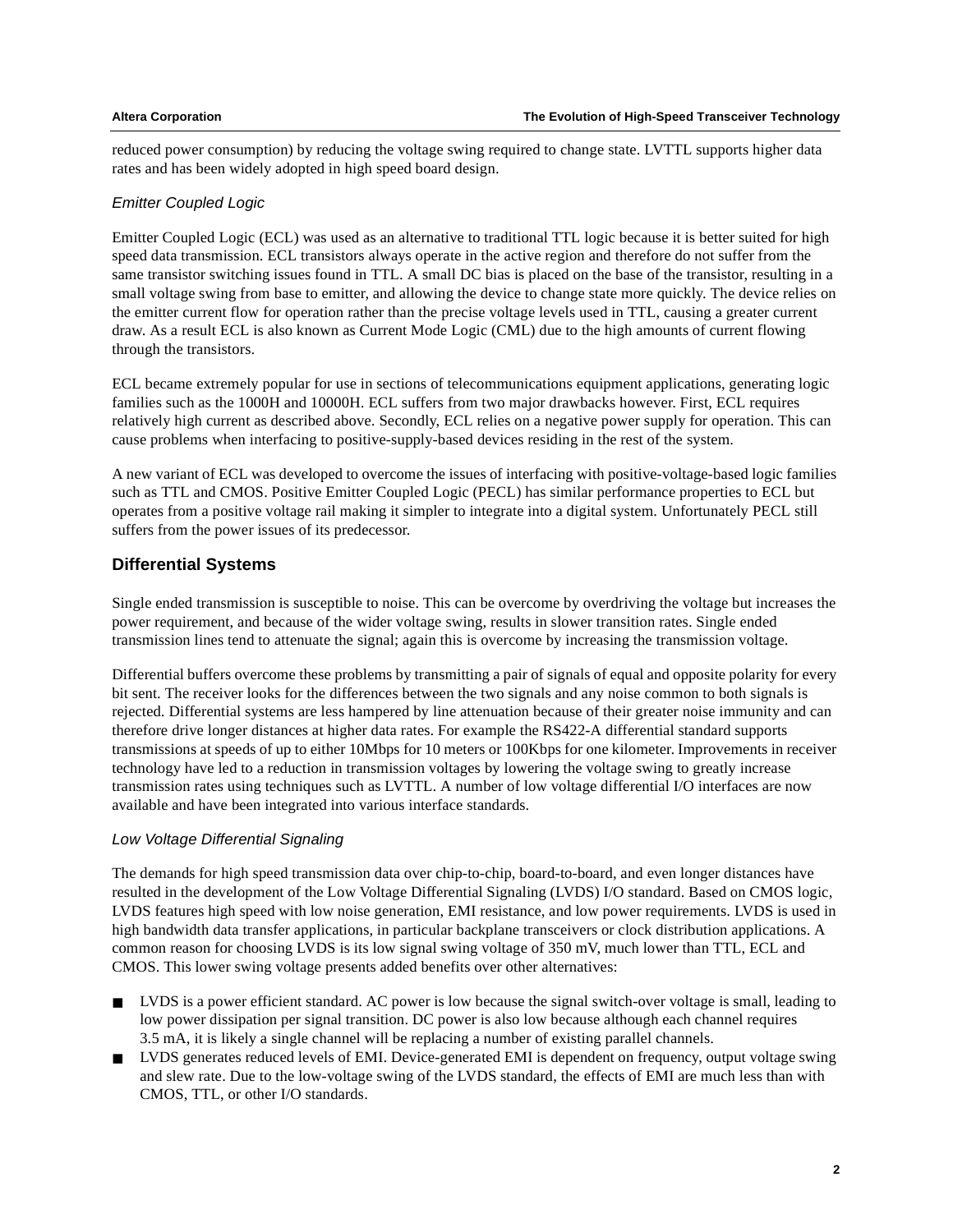#### Figure 1. LVDS current mode driver



LVDS is defined by two similar industry standards supporting different data rates:

- IEEE 1596.3 supports data rates up to 250 Mbps
- ANSI/TIA/EIA-644 recommends a higher data rate of up to 655 Mbps. This standard suggests a theoretical maximum of 1.923 Gbps (based on a lossless medium) and provides recommendations for fail-safe operation for the receiver under fault conditions.

#### Low Voltage Positive Emitter Coupled Logic

Low Voltage Positive Emitter Coupled Logic (LVPECL) is a low voltage differential version of PECL, commonly used in video graphics, data communication and telecommunication applications. LVPECL also forms the signaling standard for a number of protocols including Gigabit Ethernet and Fibre Channel. The LVPECL electrical specification is similar to LVDS, but operates with a larger differential voltage swing. LVPECL tends to be a little less power efficient than LVDS due to its ECL basis, however it can operate at frequencies above 1 Gbps due to its high speed switching characteristics.

#### Pseudo Current Mode Logic

PCML is a high speed differential architecture derived from CML logic and is capable of speeds in excess of 2 Gbps. PCML operates from a 3.3-V power supply, higher than LVDS and LVPECL, but uses a lower swing voltage, allowing for faster switching. PCML has better power characteristics than its ECL ancestors, but has higher power consumption than other differential I/O standards not based on the current mode configuration. A later version of PCML has recently been specified to operate from a 1.5 V supply, facilitating even greater speeds. PCML has been widely adopted for use at data rates of 2.5 Gbps and above. PCML is used in a variety of applications including networking and data communications.

#### HyperTransport Technology I/O

HyperTransport Technology I/O, formerly known as Lightning Data Transport (LDT), has been developed to support next generation chip to chip interfaces for computer based equipment. Unsurprisingly, the standard is used as the signaling interface for the HyperTransport protocol. HyperTransport has been developed as an enhanced version of LVDS, employing a larger voltage swing. HyperTransport requires a 100 Ω differential terminator at the receiver buffer which when combined with the modifications to the signaling make it a more robust interface when used in an application with relaxed Printed Circuit Board (PCB) layout requirements.

The following figure (figure 2) below describes the various I/O standards discussed, showing both peak-to-peak voltage and differential swing.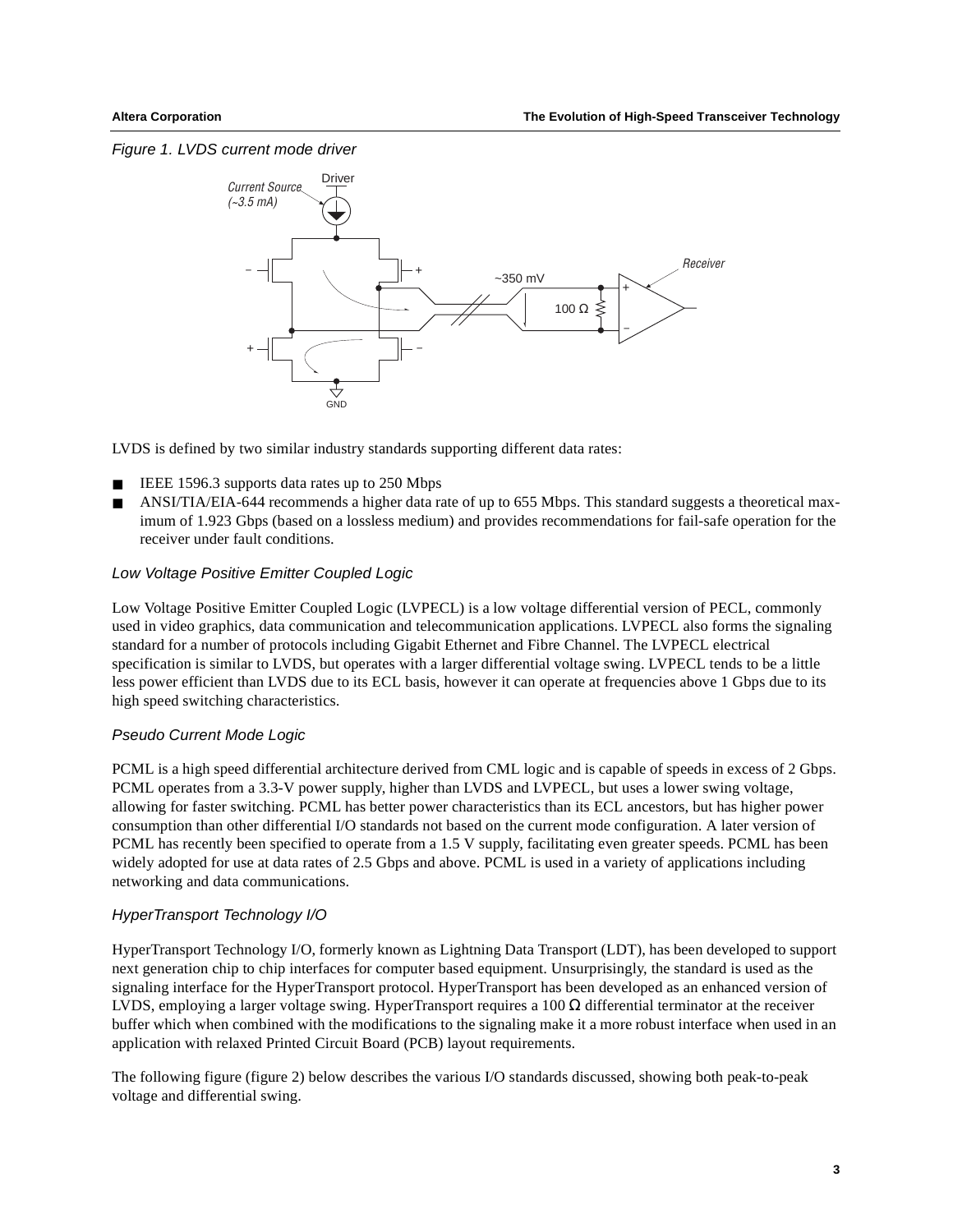Figure 2. Differential I/O Technologies



**Technology**

As memory devices become faster, new low-voltage I/O standards have been developed to provide high-speed memory support. Differential HSTL (Class I & II) operates with a 1.5 voltage range, with a 0.6 V peak to peak swing and requires a 50Ω termination resistor. HSTL can be used to interface to Quad Data Rate memory (QDR) or Synchronous SRAM. Differential SSTL-2 (Class I & II) operates with a 2.5 I/O voltage range, with a 0.6V peak to peak swing. SSTL is used to interface to DDR SDRAM.

## **SERDES**

Increases in processor performance have resulted in changes in the methods for transferring data around the system. Chip-to-chip and backplane interfaces have traditionally been based on parallel bus interfaces, but ever-increasing data rates have made it more difficult to ensure data integrity when using these techniques. Data transfer has benefited from new signal technologies such as LVDS, which enable the movement of slow, parallel-form data to be converted into a serial form and transmitted using high speed serial links, simplifying board layout and design.

In order to multiplex the channels on a high speed transceiver, a serializer is used to multiply the parallel channels onto a single serial channel. This process is synchronized to a transmission clock source. The serial data stream is then transmitted, accompanied by the transmission clock source. The receiver circuitry receives the data, which is passed through a deserializer to return the data to the parallel form. The deserializer uses the transmitted clock to ensure the data is synchronized correctly.

Initially the serializer/deserializer blocks—synchronous FIFO memory devices with mixed port widths—were provided as separate devices. But as transceivers reached higher levels of performance, it became necessary to embed the serializer-deserializer (SERDES) inside the transceiver block, thereby maintaining the data rate within the system.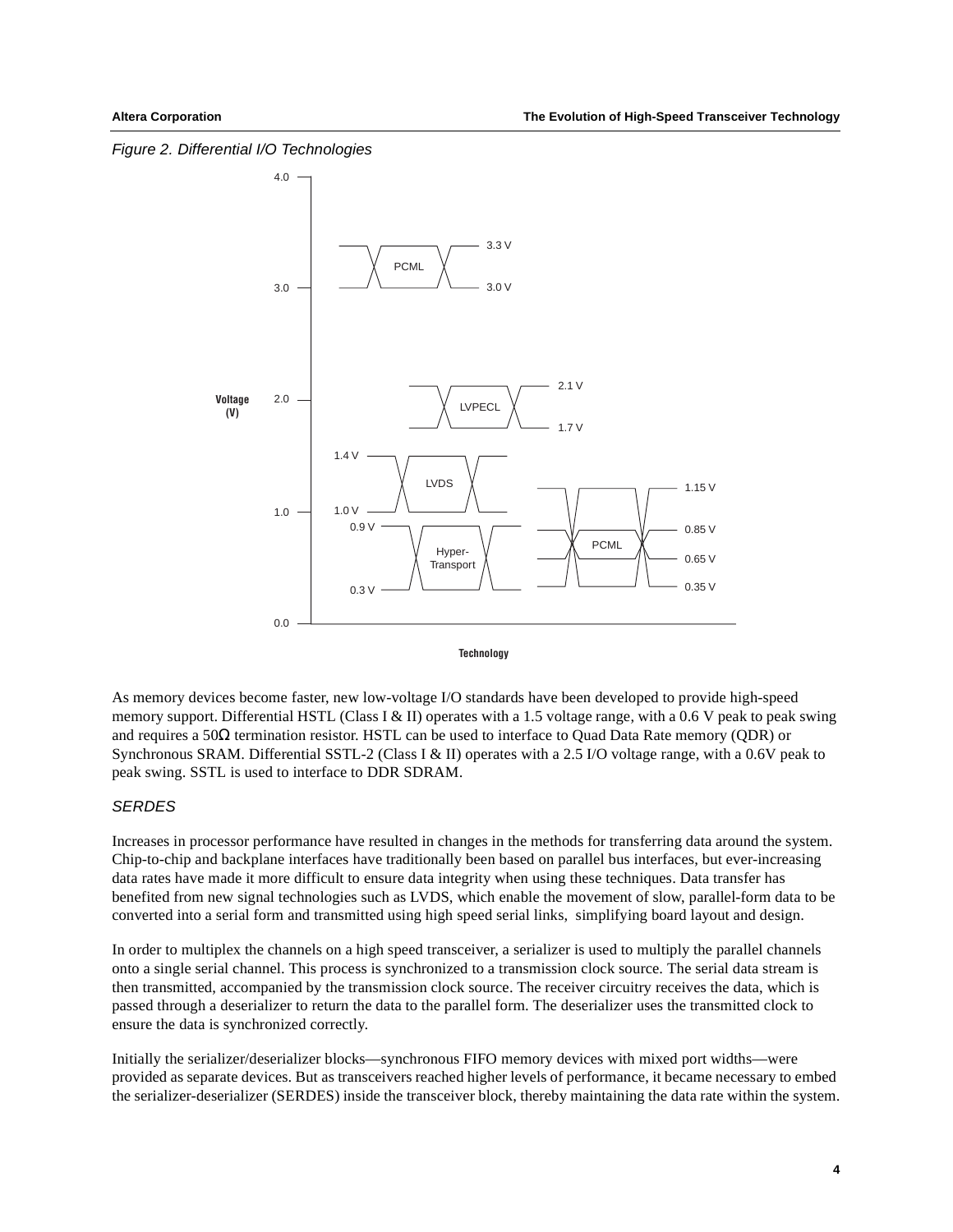As data rates continue to rise it becomes increasingly difficult to ensure synchronization between the clock and data. Board layout effects and connectors introduce skew between the clock and data. To guarantee data integrity it is important the system meets tight channel to channel skew and channel to clock skew. But this becomes virtually impossible with data rates in excess of a 1 Gbps using conventional clocking and PCB layout techniques, so new clocking methods must be introduced.

### Clock Data Recovery

Clock data recovery (CDR) provides a technique of embedding the clock within the data to ensure data integrity. The transmission circuitry consists of a serializer and a synchronizer block. The synchronizer takes a clock source and uses this to serialize the data. This clock source is embedded into the data signal before transmission. The receiver consists of a clock recovery unit (CRU) and a deserializer. Data is fed via the receiver into the CRU, which takes the data stream and calculates the clock and phase from the transitions in the data. This clock can then be fed into the deserializer allowing for the data to be recovered in its original form. Figure 3 shows the block diagram of a clock data recovery system.

#### Figure 3. Clock Data Recovery Block Diagram



The CRU uses data transitions to determine the clock speed. Due to the lack of a separate clock signal, transitions from 1 to 0 and from 0 to 1 in the data itself must be used to infer a recovered clock. As such, CDR communication typically imposes a maximum run length, or a minimum transition density in order to retain lock. When a lull in data transfer occurs the CRU continues to run the clock at the rate of the previous data so it is possible when the new data arrives that it will not be synchronous to the clock. To overcome this, encoding techniques such as 8b10b are used to ensure that if a string of 1's or 0's is about to be transmitted, some bits are inverted so the run length is reduced. While these encoding techniques do add some degree of overhead to the data signal, that overhead is typically minimal when compared with the dramatic performance improvement enabled by CDR.

Data encoding is used within data transmission because of the ways it facilitates clock synchronization, DC balancing and error correction. The most used codes are schemes such as 5b6b, 8b10b or multiples including 64b66b.

Protocols such as 10 Gigabit Ethernet, Fibre Channel and Infiniband use the 8b10b encoding technique, which makes it viable for transceiver manufacturers to include the encoding block within the body of the transceiver. Block integration allows the data path to continue to run at high speed, as the functions no longer have to be processed in software.

The 8b10b scheme takes an 8-bit word and converts it into a 10-bit word by using a look up table approach. The new 10-bit word is selected to ensure the data will not produce a continual stream of '1's or '0's; the signal will not remain at the same level for more than 5 bits. Encoder words have been developed to have either an equal 5/5 or a 6/4 bit split to provide DC balancing. Additionally a look-back technique is employed to check for DC disparity to ensure a greater number of 1's or 0's have not been sent; therefore if a negatively balanced code is transmitted (6/4) the following code will be selected as positively balanced (4/6).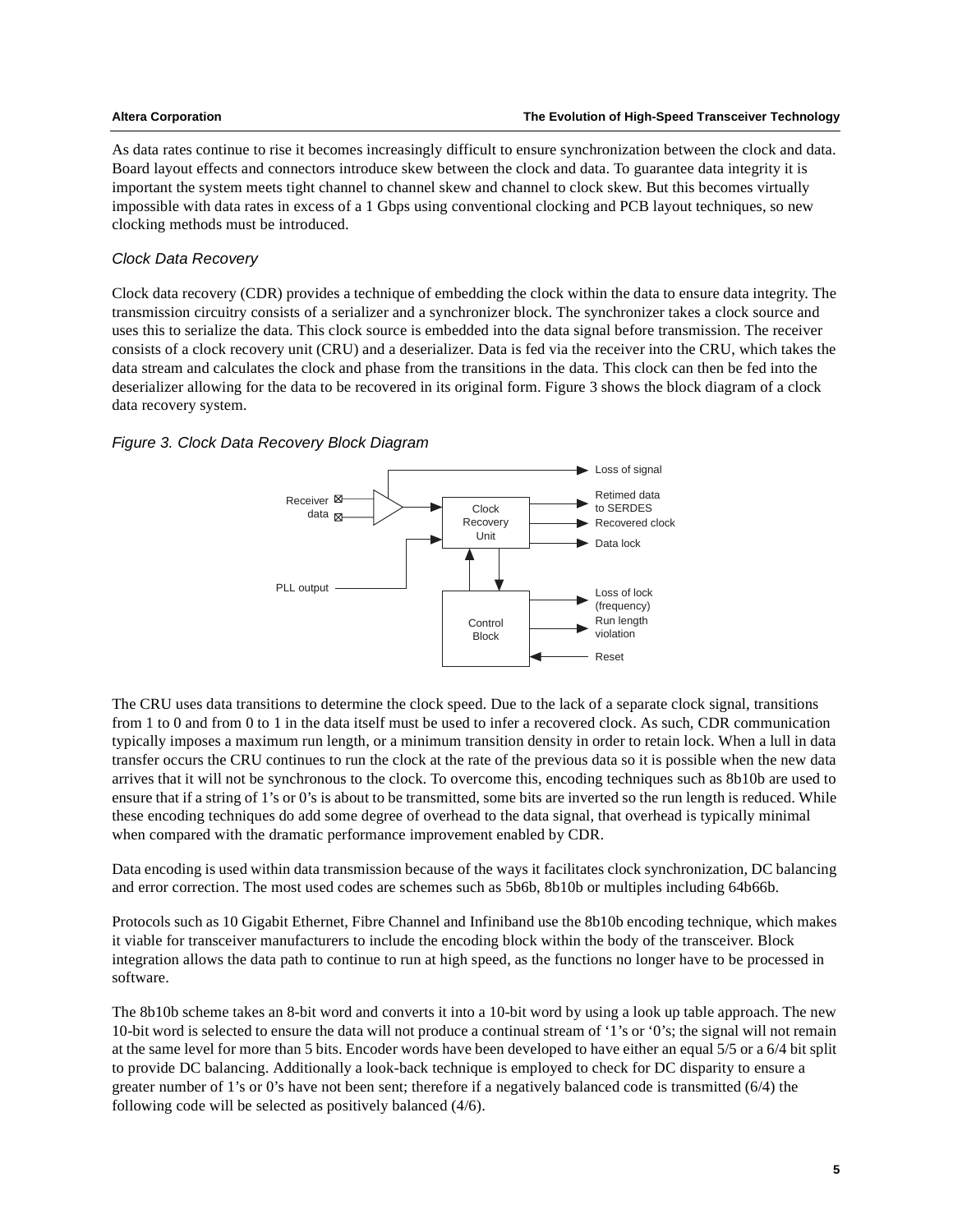The 10-bit codes can support all 256 8-bit characters including disparity and in addition provide support for control words known as "comma" or "K" characters. Commas are used for transmitting control information such as idle characters, test data or data delimiters. K28.5 is used for alignment purposes with the code selected to ensure it cannot be transmitted when characters are merged within the bit stream. Table 1 shows a typical list of supported K or "comma" codes..

| Table 1. 10-Bit Special K Codes Equivalent 8-Bit Codes |                  |  |  |  |
|--------------------------------------------------------|------------------|--|--|--|
| Code                                                   | 8-bit equivalent |  |  |  |
| K <sub>28.0</sub>                                      | 8'b000_11100     |  |  |  |
| K28.1                                                  | 8'b001_11100     |  |  |  |
| K28.2                                                  | 8'b010 11100     |  |  |  |
| K28.3                                                  | 8'b011_11100     |  |  |  |
| K28.4                                                  | 8'b100_11100     |  |  |  |
| K28.5(1)                                               | 8'b101_11100     |  |  |  |
| K28.6                                                  | 8'b110 11100     |  |  |  |
| K28.7                                                  | 8'b111 11100     |  |  |  |
| K23.7                                                  | 8'b111 10111     |  |  |  |
| K27.7                                                  | 8'b111_11011     |  |  |  |
| K29.7                                                  | 8'b111_11101     |  |  |  |
| K30.7                                                  | 8'b111_11110     |  |  |  |

#### **Note:**

<span id="page-5-0"></span>(1) K28.5 is a comma character used for alignment purposes, and to represent the IDLE code.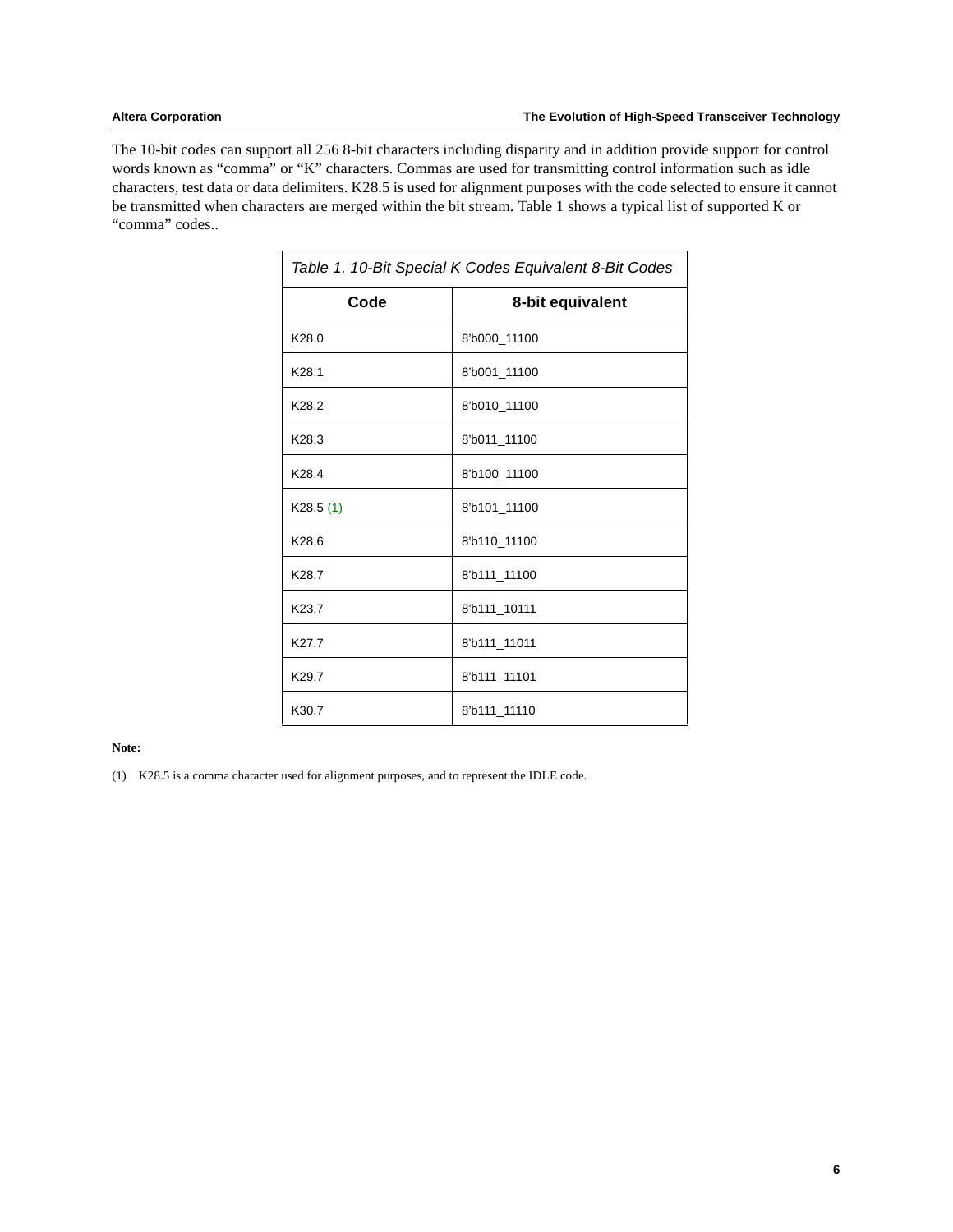[Figure 4](#page-6-0) shows a block diagram of an 8b10b Encoder/Decoder.

#### <span id="page-6-0"></span>Figure 4. 8b10b Encoder/Decoder Block Diagram



Another common encoding method is scrambling. Scrambling is employed by SONET/SDH based applications to encode data, ensure data clock synchronization, DC balancing and reduce EMI. There are a number of scrambling approaches available so it is not usual for these to be employed within the transceiver block and it is more common for these to be developed within logic or by using IP.

#### Data Alignment and Integrity

Once the clock has been recovered and the data has been passed through the SERDES, the data words must be realigned in order to properly identify the start of each byte. During the transmission phase, frame alignment characters such as commas are embedded into the serial stream to allow the receiver circuitry to detect alignment. The detector looks for the unique alignment codes within the data to determine the start of a valid string of data. The pattern detectors can offer some flexibility to allow for different encoding schemes. These are commas in 8b10b encoding, A1,A2 characters within the SONET/SDH protocol and even user-defined codes for custom backplane applications.

Once the pattern is detected, the incoming data can be realigned to the basic word boundaries to which it was transmitted. The pattern detector generates a signal to the word aligner to instruct it to realign the words to the boundary of the received pattern. Registers within the word aligner manipulate the data to the correct state depending on the protocol and byte width.

#### Multiple Channel Alignment

Many backplane protocol specifications now support simultaneous multiple channel transfer for high-speed data transmission, in order to achieve the required data rate. For example a protocol requiring 10-Gbps transmission across a backplane will often support 4 channels at 2.5 Gbps each to perform the task. In these applications it is important to ensure the data is realigned to its original state at the receiver. Channel alignment circuitry is often built into the receiver to support this function.

In multi-channel applications, the transmission circuitry will be required to insert code words simultaneously on all channels to show alignment. The receiver circuitry which consists of a control system and a FIFO will pass word aligned data into the FIFO from the receiver. The control system interrogates the received data for alignment characters. Once alignment characters have been received the control logic can synchronize all the channel FIFO's to a common clock, generally the receiver clock from the highest-order channel.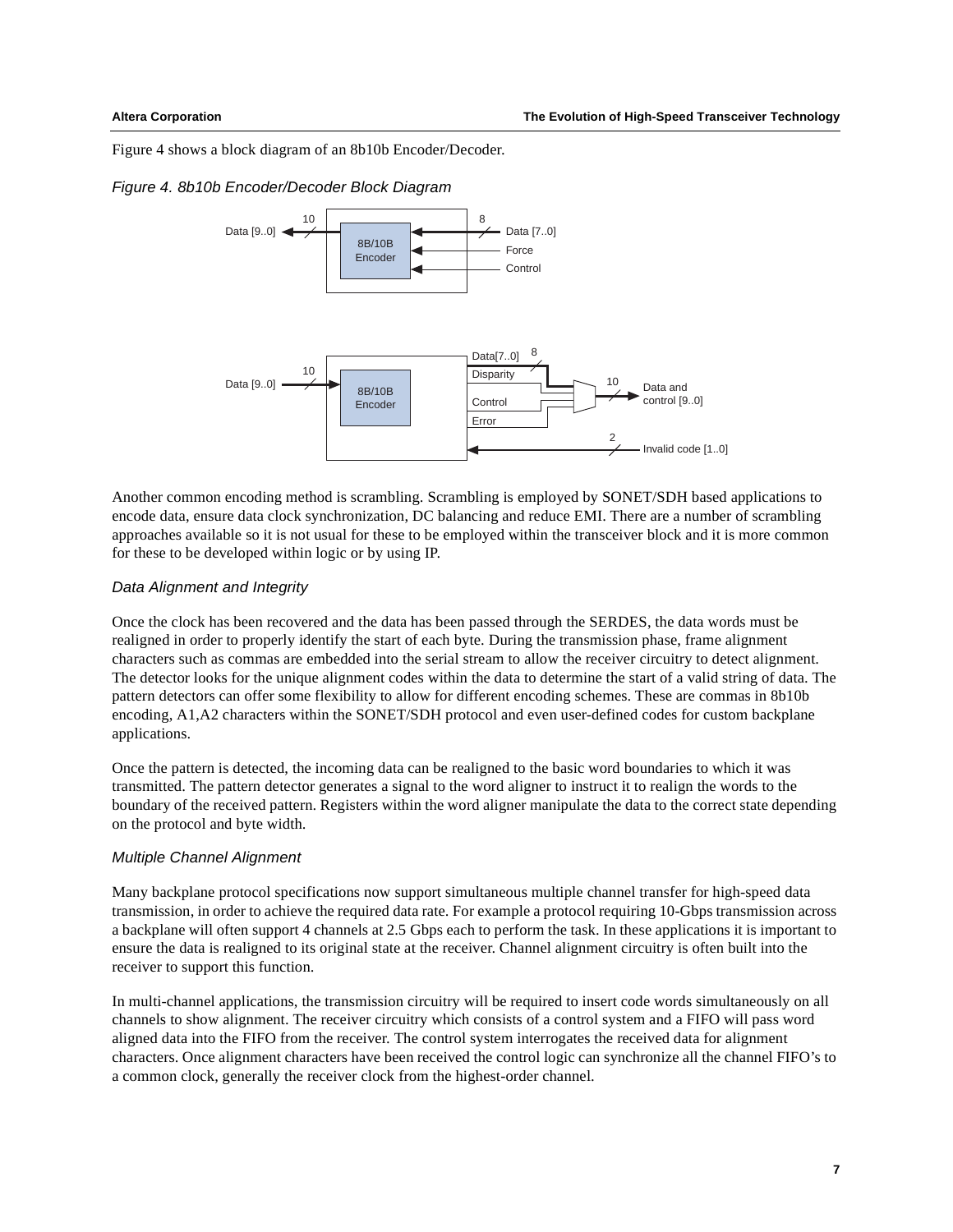### Rate Matching

High speed systems often rely on multiple clocks for operation. Often the receiver will have a receive clock and a master clock controlling the interface, while a core clock is used to control the data once it has left the transceiver section of the system. Rate matcher techniques are used to remove fluctuations between the two clocks that can cause data loss.

Many protocols call for transmitted data to be embedded with space or idle characters to help support rate matching. As the data arrives at rate matcher, data is passed into a FIFO. The rate matcher aligns the data to the core clock by adding or removing the space characters in order to allow the data to synchronize. The rate matcher will add some overhead to the data being transmitted but will result in a reduction in lost data and is useful when bridging between different interfaces. [Figure 5](#page-7-0) illustrates the transceiver blocks included in the Stratix GX architecture.



<span id="page-7-0"></span>

# **High-Speed Transceiver Applications**

High-speed serial transceivers are now commonplace within the communications environment. Traditionally transceivers were limited to line-side applications, but as data bandwidth increased the need to move the data around the system as quickly as possible also increased. Transceivers are now being deployed across the entire system and are particularly useful for backplane applications and increasingly for chip-to-chip communication.

A typical communication system, as shown in [Figure 6](#page-8-0) below, is developed around a chassis of cards connected via a common backplane. These systems increasingly rely on high-speed transceiver technology throughout the system. The major function blocks within the unit include line cards, management and control cards and switch fabric cards.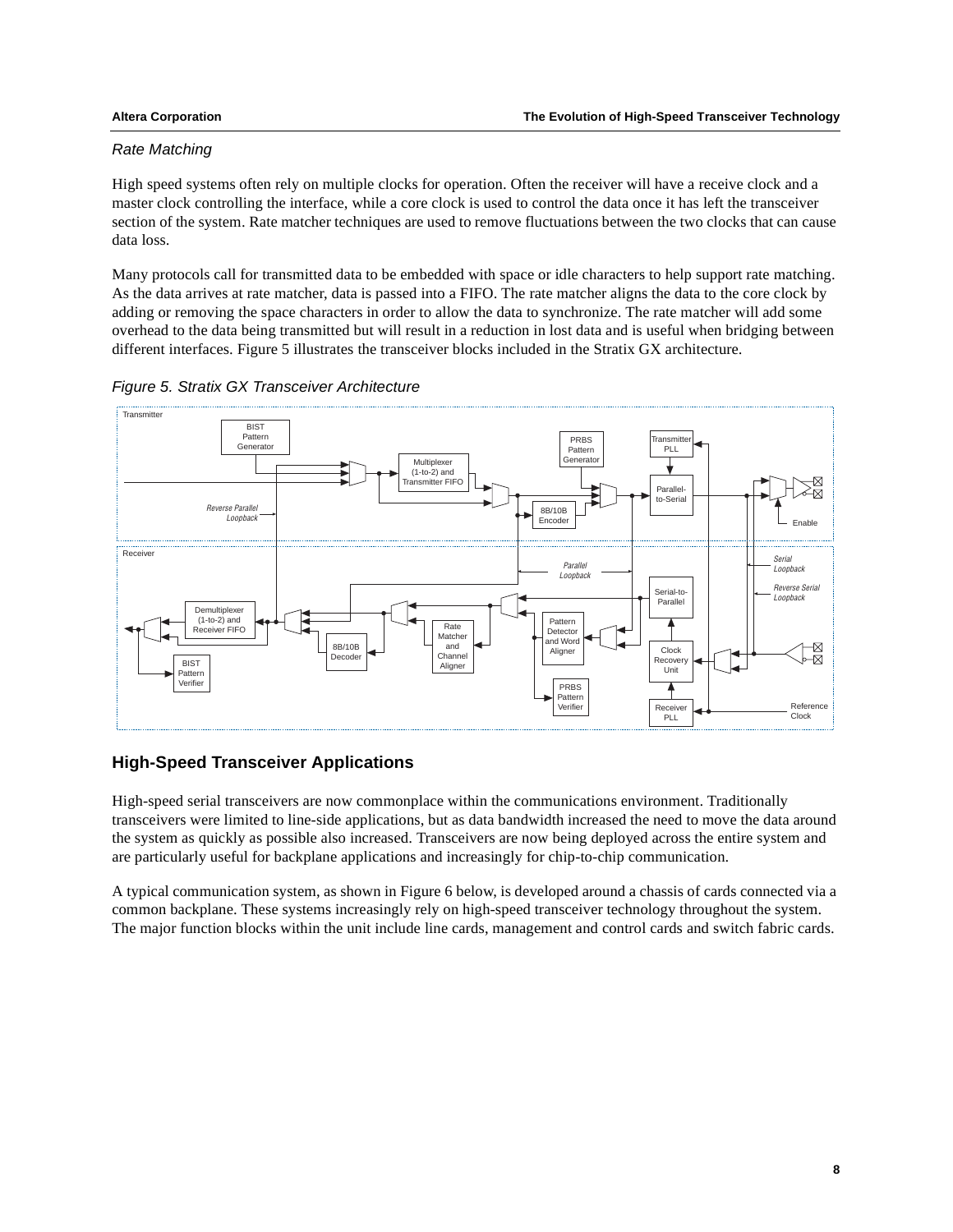#### <span id="page-8-0"></span>Figure 6. Typical Transceiver Applications



#### Line-Side Applications

The line card is used to transfer system data to and from the outside world. Generally this data is passed through a line side transceiver and converted into or from optical data. Today's line cards support high-speed protocols such as Gigabit Ethernet, 10 Gigabit Ethernet, Fiber Channel, Infiniband and the 10-Gbps SONET/SDH based OC-192 interface, or 40-Gbps OC-768 interfaces. The line card connects to the rest of the system via a backplane. A standalone transceiver device is typically on the line-side but additional flexibility is sometimes required. As a result, FPGA implementations are also occasionally considered on the line side. In addition, the data rates generated by the line side have driven increasing requirements on the backplane.

#### Backplane Applications

System backplanes were traditionally developed around a parallel-style bus architecture. System standards such as VME, VXI and PCI evolved to support applications ranging from communications to industrial control. Backplane designers will rely on high-speed serial transceivers in an attempt to meet new data rates.

VME and VXI were initially the most popular backplane interfaces. This was due to what were, at the time, the wide 32-bit bus interfaces, deterministic interrupt schemes and most importantly the ability to support multiprocessor systems. These bus standards have more recently evolved to support 64-bit operation with VME64, capable of supporting data rates of up to 1 Gbps.

Recently the PCI based backplane has been adopted within the embedded arena. PCI is becoming popular due the abundance of off-the-shelf software solutions and the relative availability of experienced design engineers within the sector. Additionally, the embedded market requires an open system standard. The standard PC box interface did not provide the performance required for high speed applications so new standards have evolved based on higher data rates of 66 Mhz and larger data widths of 64 bits. The original form factor also proved unsuitable for many applications. Consequently new variants were spawned, like the Compact PCI used in chassis based applications and PMC modules, which can act as a mezzanine interface to host cards. The latest PCI-X V2.0 specification provides 64 bit DDR operation at 266 Mhz supporting a bandwidth of up to 4.2 gbytes/sec. However, as system bandwidth requirements increase, next generation architectures such as PCI Express must use high speed serial transceivers.

Even at the highest data rates, it is increasingly difficult to support the latest network protocols. A parallel signalling approach known as the XGMII interface is specified to transfer the data between MAC and PHY. In order to support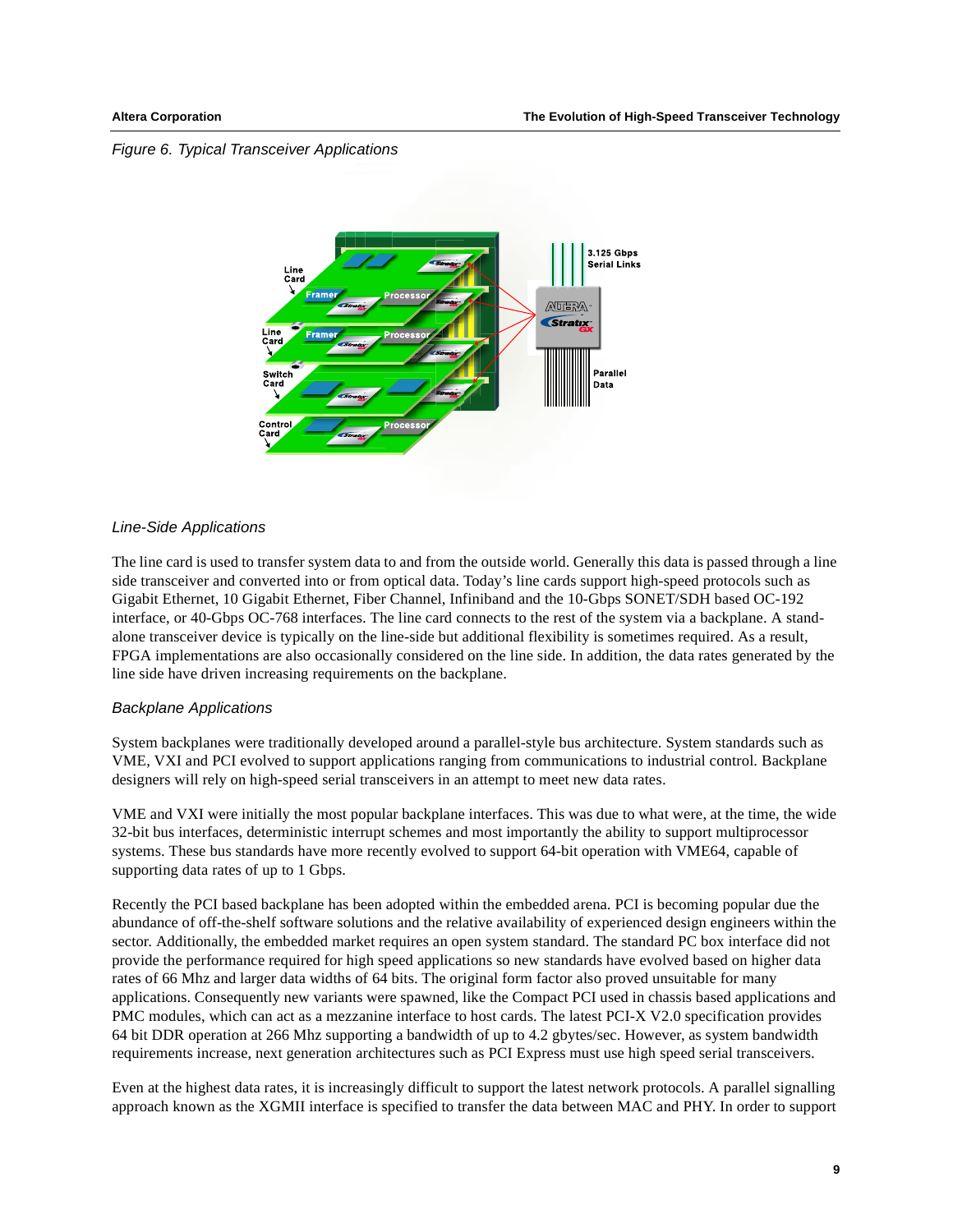the full, data, control and clock interface, the specification calls for a 74 bit parallel interface operating at 312 Mhz. Although this is possible using a standard FR4 Printed Circuit Board, PCB layout issues such as skew crosstalk and jitter make it extremely difficult to produce a successful layout. Trace lengths with such an implementation would also be limited to around 6 cm, which is effectively useless if the information was to be transmitted across a backplane.

Designers are switching to high-speed serial based transceivers with built in CDR, SERDES and Encryption functionality to overcome these problems. The 10-Gigabit Ethernet specification specifies a XAUI interface, where the 12.5 gigabits of data is transmitted using four 3.125 Gbps transceivers capable of driving PCB trace lengths up to 40 inches, while making PCB design less complex.

The emergence of the backplane transceiver has caused a number of new protocols to evolve. These protocols are also becoming adopted for chip-to-chip and even box-to-box connection:

# 10-Gigabit Ethernet and Gigabit Ethernet

Ethernet architecture is used in local-area-network-based applications, where every computer system in the office is connected to the network using either a 10 Mbps or 100 Mbps link. Newer ethernet technology standards support data rates of 1 Gbps and 10 Gbps. This new performance not only helps to solve the ever increasing local Internet bandwidth but also make the technology viable further into the backbone. 10 Gigabit Ethernet has now seen adoption not only in the Metropolitan Area Network (MAN) but ever increasingly in the long haul networks, where it is used as an alternative to SDH and SONET/SDH, because the interface equipment is simplified, resulting in less network processing and thereby less bridging equipment.

### XAUI

10 Gigabit Ethernet brings its own design challenges, especially in applications where 10 Gbps data must be transferred between the PHY and the MAC. 10 Gigabit Ethernet adopts the XGMII bus between MAC to PHY interface, but it is difficult to support the 74 bit interface operating at 312 Mhz over a long distances. A solution has been reached with the development of the XAUI interface (802.3 Clause 47), which can be introduced when the XGMII interface is inefficient to use. [Figure 7](#page-9-0) below shows the relative positioning of the interfaces within the OSI model. The XAUI interface provides four channels of 3.125 Gbps data per channel, capable of supporting 10 gigabits of data plus the 2.5 gigabits of overhead within the 10 Gigabit Ethernet payload.

<span id="page-9-0"></span>

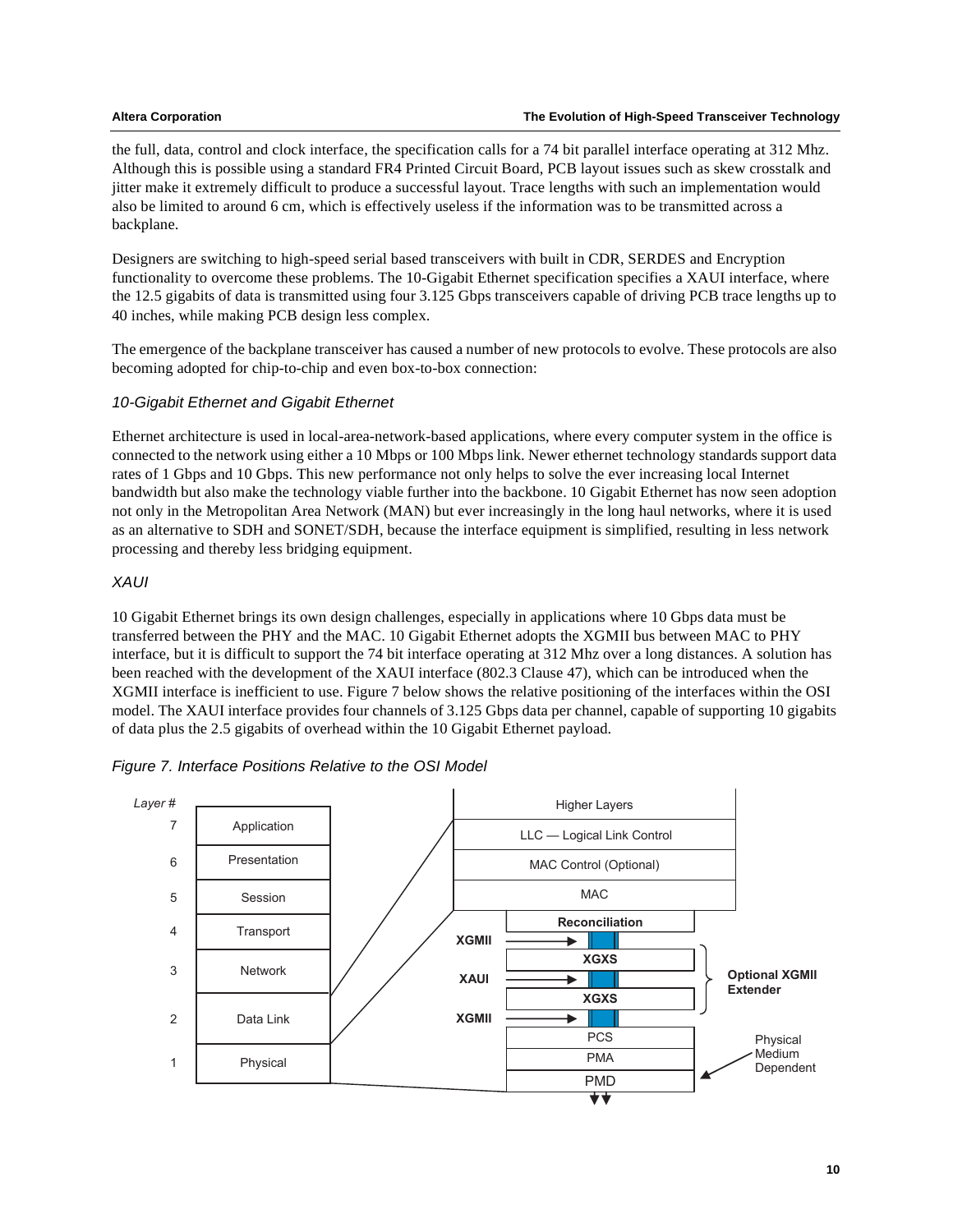The XAUI interface employs high-speed serial transceivers requiring CDR to support the high data rates required for the interface. The 8b10b encryption techniques, generally used by all higher speed ethernet standards, ensure error free data, clock synchronization and DC balancing. XAUI is a multi-channel interface primarily used for PCB and board-to-board connectivity and contains specific provisions for rate matching and channel alignment circuitry. The XAUI interface will also provide support for SONET/SDH STS-192/STM-64 traffic at those rates, to support its use in MAN and long haul applications.

## Infiniband

Infiniband was initially developed by a number of leading computer manufacturers to provide a standard interface for storage and server applications. Infiniband operates as a point-to-point interface and is seen as either a board-to-board or box-to-box connection. Infiniband is capable of data rates of up to 30 Gbps using 2.5 Gbps serial transceivers utilizing CDR in either 1x 4x or 12x bus configurations. Infiniband utilizes SERDES technology, and 8b10b encoding/decoding techniques, relying on rate matching and channel alignment to ensure data packet synchronization.

# Serial Rapid I/O

Rapid I/O was developed by a number of major telecommunications manufacturers as a system interface for chip-tochip and backplane interconnect. The initial specification called for a parallel implementation because the interface was developed as the next-generation PCI interface including multiprocessing extensions. Serial Rapid I/O supports data rates of 1.25, 2.5, and 3.125 Gbps and supports various channel widths.

As with other backplane interfaces discussed in this section, Serial Rapid I/O requires many of the high-speed serial transceiver building blocks, including CDR, SERDES, and 8b/10b encoding. 4LP mode also requires rate matching and channel alignment to ensure the data is kept sequential.

# Fibre Channel

Fibre Channel has become very popular in storage-area networks by marrying the best of the network interface with the best of the system interfaces. Storage networks have generally been built around parallel bus structures such as SCSI, but limitations in existing parallel transceiver technologies have stunted data rates and provided inflexibility over line lengths.

High performance transceiver technology has helped to overcome these issues. Fibre Channel provides for two standard data rates, 1-Gbps and 2.125-Gbps, with a 10-Gbps standard currently under development. Fibre Channel can be employed using a number of different topologies but at high data rates, a point to point interface is generally used. Fibre channel uses combined clock/data signaling and 8b10b encoding at the physical level to ensure successful transmission at high frequency. At the data level, Fibre Channel supports both the SCSI and IP protocols to allow interfacing with legacy storage equipment.

# PCI Express (also known as 3GIO and Arapahoe)

PCI-Express (formerly known as 3GIO) is being developed to provide a high speed backplane alternative to PCI. As network processors have increased to speeds in excess of 10Gbps, and with the introduction of high speed peripheral and graphics interfaces, the parallel-architecture PCI bus and derivatives have been less viable. The PCI Express architecture makes use of high speed transceiver technology to overcome the speed and layout limitations of the original PCI specification.

PCI Express is a scalable point to point architecture based on 3.125 Gbps transceivers and will operate over x1, x2, x4, x8, x12, x16 or x32 lane widths using split-byte technology. The lane width is not prohibitive as a negotiation stage is held between the master and the peripheral to determine the lane width and frequency when the link is first established. Data is transmitted with an embedded clock and uses 8b10b encoding methods to ensure clock integrity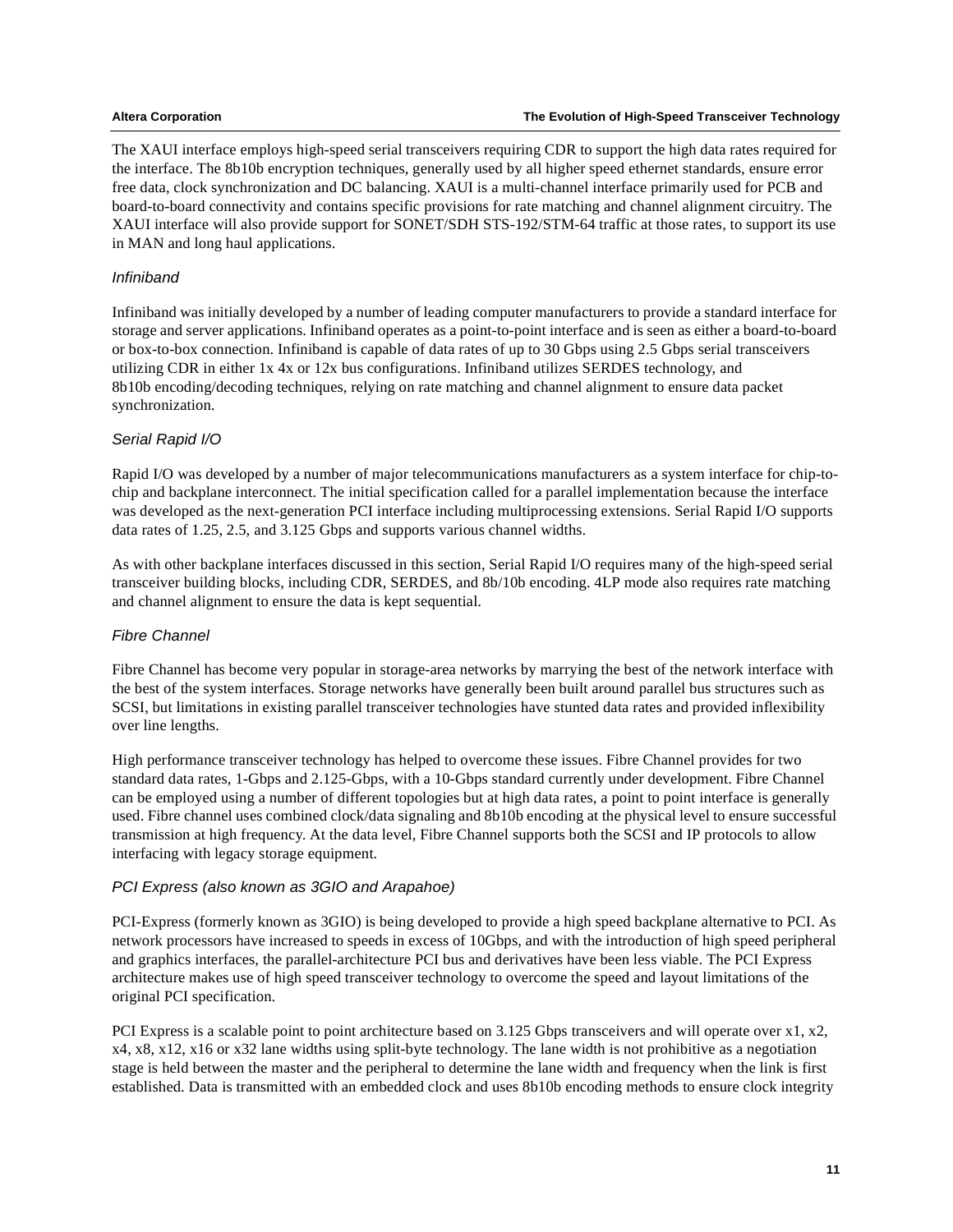and DC balance. The receiver requires detection and alignment technology to ensure the data can be reassembled in the original form.

PCI Express based systems will consist of a number of switches and bridges allowing more established architectures to co-exist. The software layer will remain compatible with the existing PCI specifications to limit changes to operating systems while maintaining the robust configuration and initialization schemes used today.

[Table 2](#page-11-0) shows the protocol block requirements of the standards discussed in this section.

| Table 2. Dedicated protocol transceiver block requirements |                                              |                             |                                 |                                |                   |                              |  |
|------------------------------------------------------------|----------------------------------------------|-----------------------------|---------------------------------|--------------------------------|-------------------|------------------------------|--|
|                                                            | <b>Standards</b>                             |                             |                                 |                                |                   |                              |  |
| <b>Transceiver Elements</b>                                | 10 Gigabit<br><b>Ethernet</b><br><b>XAUI</b> | 1Gigabit<br><b>Ethernet</b> | <b>Serial</b><br><b>RapidIO</b> | <b>Fibre</b><br><b>Channel</b> | <b>InfiniBand</b> | <b>PCI</b><br><b>Express</b> |  |
| <b>CDR</b>                                                 | $\checkmark$                                 | $\checkmark$                | $\checkmark$                    | $\checkmark$                   | $\checkmark$      | ✓                            |  |
| <b>SERDES</b>                                              | $\checkmark$                                 | $\checkmark$                | $\checkmark$                    | $\checkmark$                   | $\checkmark$      | $\checkmark$                 |  |
| <b>Pattern detector</b>                                    | $\checkmark$                                 | $\checkmark$                | $\checkmark$                    | $\checkmark$                   | ✓                 | $\checkmark$                 |  |
| <b>Word aligner</b>                                        | $\checkmark$                                 | $\checkmark$                | $\checkmark$                    | $\checkmark$                   | $\checkmark$      | ✓                            |  |
| 8B/10B encoder/<br>decoder                                 | $\checkmark$                                 | $\checkmark$                | $\checkmark$                    | $\checkmark$                   | $\checkmark$      | ✓                            |  |
| <b>Channel aligner</b>                                     | $\checkmark$                                 |                             |                                 |                                |                   |                              |  |
| Rate matcher                                               | $\checkmark$                                 | $\checkmark$                |                                 |                                |                   |                              |  |
| Synchronizer                                               | ✓                                            | $\checkmark$                | $\checkmark$                    | ✓                              |                   |                              |  |

<span id="page-11-0"></span>Table 2. Dedicated protocol transceiver block requirements

### Chip-to-Chip

Although a relatively recent innovation, the use of high-speed serial I/O for chip-to-chip interfacing is becoming increasingly adopted. Many applications, such as cross switches and bridges, need to pass data between chips but in order to meet the performance specification speed must be maintained. Traditionally this was achieved using parallel I/O, but the same transmission effects exist as with backplane interfaces, making the switch to high speed serial I/O necessary.

Many of the protocols adopted for backplane interfaces are also used for chip-to-chip interfacing. XAUI, Infiniband and Serial Rapid I/O can all be useful for chip-to-chip communications.

### SPI-5

As SONET/SDH line rates increase to 40 Gbps (OC-768), it is sometimes necessary to split functionality between devices. The data rate between devices must be maintained however. SPI-5 specifies an interface between the physical layer and link layer to ensure data rates.

SPI–5 is a 16 channel high serial interface operating between 2.5 Gbps and 3.125 Gbps per channel, depending on payload. Data is transmitted in bursts based on 32-byte boundaries, which are interleaved onto the bus. Data alignment is provided by transmitting training words across the bus to ensure all 16 lines can be synchronized. The transceiver incorporates a pattern detector to identify the training words and ensure the channels are correctly aligned.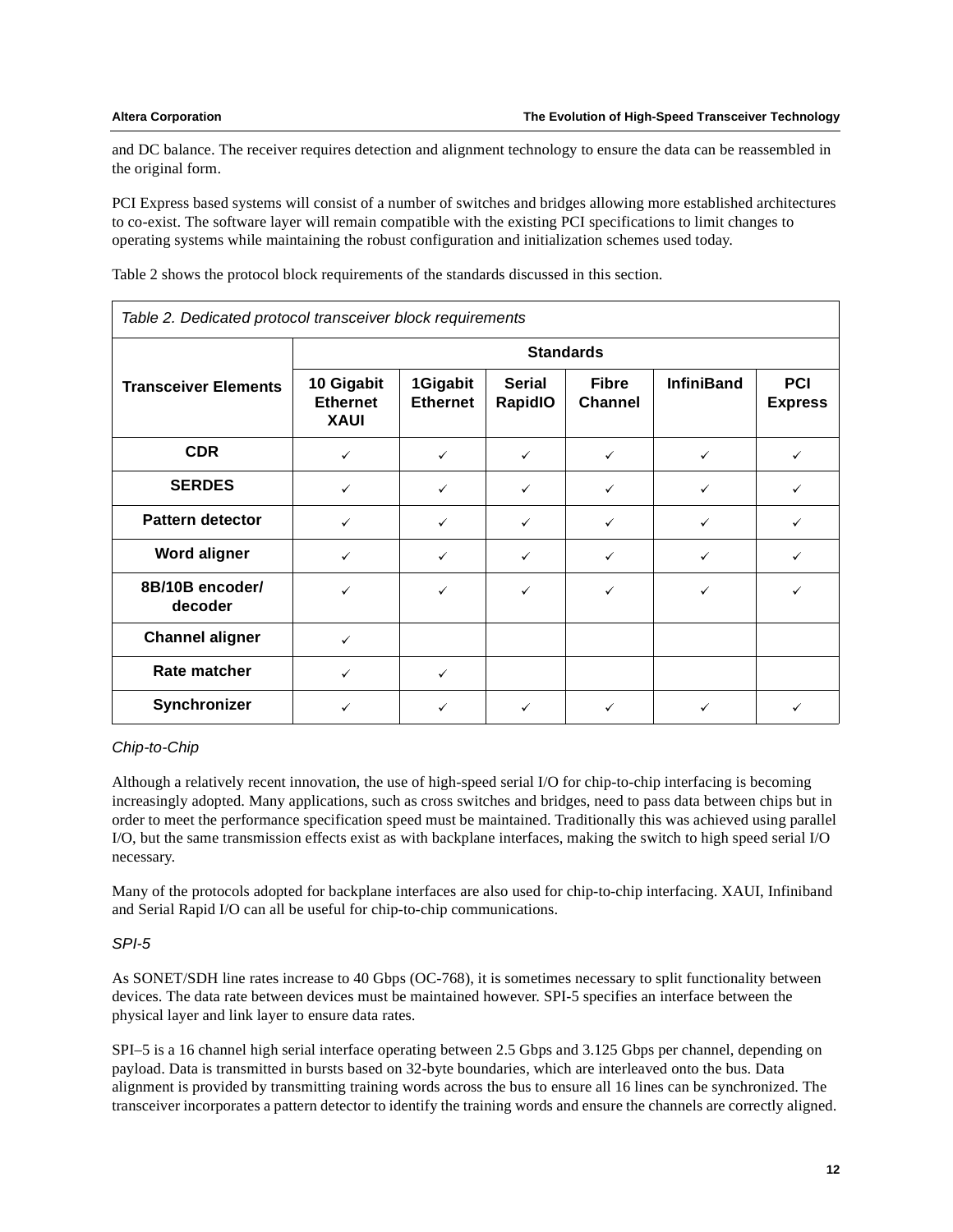SPI-5 uses a common  $X11 + X9 + 1$  LFSR technique for encoding, to aid clock synchronization and DC balancing. This technique tends not to be part of the transceiver as it is generally simple to build within logic.

### SFI-5

SFI-5 is an emerging standard describing the electrical interface between the SERDES in the SONET/SDH transceiver and the SONET/SDH framer. The transceiver side of the interface is provided using seventeen 3.125 Gbps channels. Each channel feeds a SERDES converting the channel into sixteen channels of 195 Mbps. The deserialized channels may then be passed to other functions in the system using source synchronous methods.

# **The Advantage of Including High-Speed Transceivers within FPGA Technology**

The evolution of the transceiver has been dramatic. Initially, high-speed I/O interfaces were built around separate ASSP devices, each providing a function such as LVDS transceiver, CRU, SERDES, or encode/decode functionality. However as data performance increased, these functions needed to merge to ensure performance throughout the data path and reduce board size. For instance, it is now common to find a XAUI solution provided within a single MAC/PHY device.

A more effective solution for high volume applications has seen the inclusion of transceiver technology within Application Specific Integrated Circuits (ASICs). Many ASIC manufacturers quickly adopted the transceiver technology by adding I/O resources to support the various signaling interfaces and adding other blocks such as CDR depending on protocol requirements. The remainder of the ASIC could then provide the rest of the system architecture, allowing functions such as network processing to be developed in the base system without the performance degradation associated with moving the data off-chip.

This system-on-a-chip approach using built in transceivers has many advantages. The ability to develop most of the system on a single device reduces the device count, thus reducing PCB space and overall system power consumption. PCB layout is also easier because it is no longer necessary to route as many high-speed busses around the system.

The rapid reduction in silicon die size and increased costs of manufacture have caused ASIC costs to become prohibitive for all but the highest volume designs. Reduced-size die technology towards 0.09 um has caused a major increase in NRE charges, while larger wafers have meant an increase in minimum-order quantities. A further cost factor is the lengthy design phase which can cause the product to be late or miss the market altogether. This is particularly true with embedded transceiver technology where design verification and manufacturing times are increased due to the complexity of integrating high-speed drivers onto the same silicon as digital logic. This integration often leads to more than one revision of the silicon.

ASICs also suffer from the effects of inflexibility. Many protocols are still in an evolutionary state and subtle architectural changes either within the system logic are often required. The fixed nature of an ASIC makes it extremely difficult to respond to these changes, resulting in a costly redevelopment process and the prospect of obsolete products.

The development of transceiver technology within a programmable logic device has provided a powerful alternative for high-speed system design. For some time, the development of this high-speed architecture enabled Altera to provide a source synchronous solution at speeds up to 1 Gbps, as in the APEX II architecture. More recently the inclusion of more of the transceiver building blocks into the body of the I/O has lead to the release of FPGAs with fully integrated high speed transceiver I/O functionality. Altera's Mercury device was the industry's first high-speed device to integrate CDR and SERDES functionality within the transceiver. The rest of the FPGA could then be used to create the remaining transceiver blocks and system interfacing. Mercury devices are capable of data rates up to 1.25 Gbps per channel across a maximum of 18 channels.

Stratix GX is the latest Altera device family to include high-speed transceiver technology. It supports multiple channels of data at 3.125 Gbps per channel. with the largest device capable of supporting over 40 Gbps of data, plus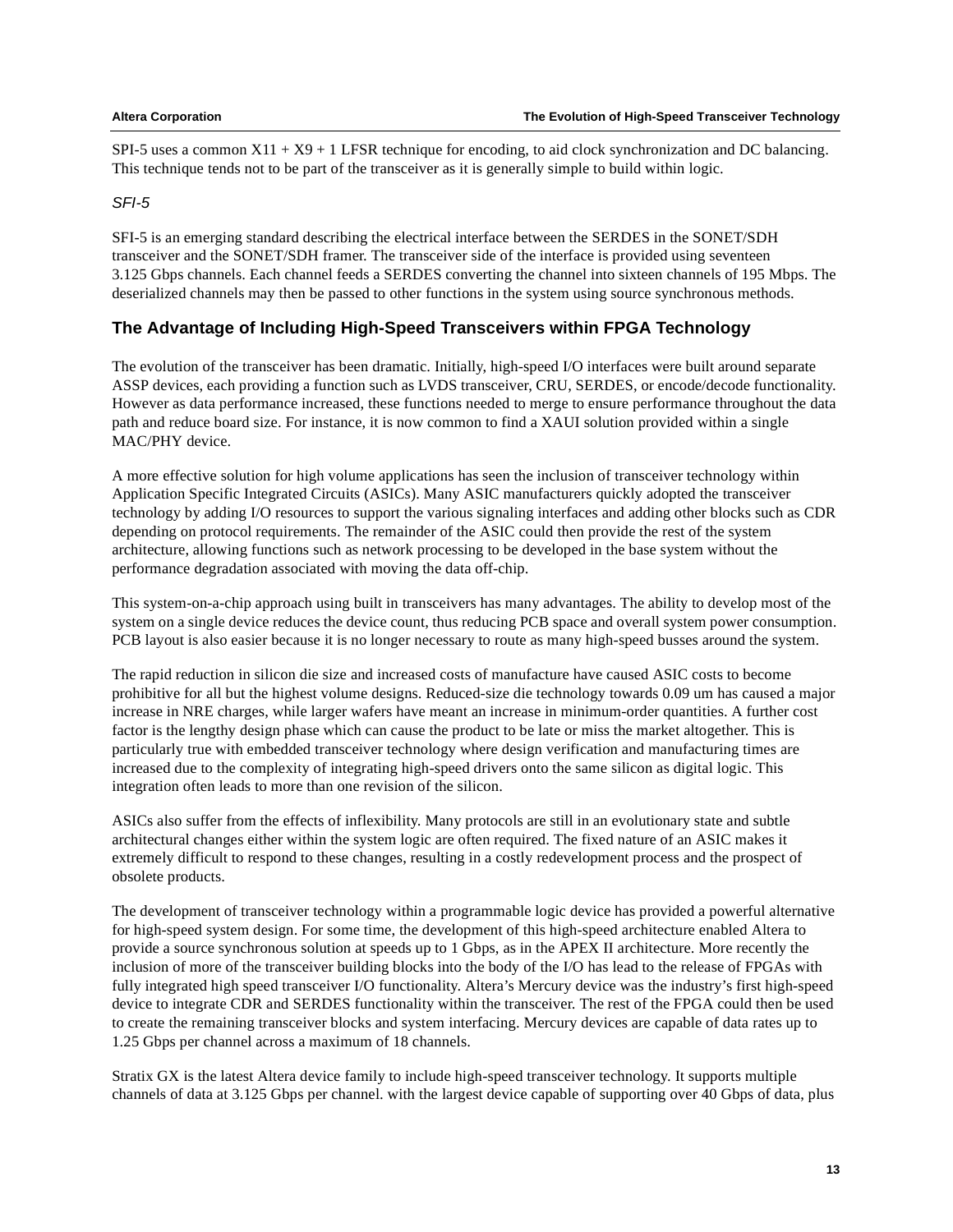overhead, across 20 channels. The Stratix GX transceiver has been developed to support new high-speed communication standards such as XAUI, Infiniband and SONET/SDH and provides the CDR, SERDES, encoding, alignment and rate matching circuitry required within the transceiver block. The Stratix GX device can fully support both the physical coding sublayer (PCS) and Physical Media Attachment (PMA) layer of the Open System Interconnect (OSI) model for XAUI without the need for external logic, leaving the rest of the device free for other system requirements. Each block is configurable, allowing the same device to support a number of different standards.

In addition, Stratix GX includes Dynamic Phase Alignment (DPA) for source synchronous data. DPA can be used for applications where slew exists between clock and data signals or for standards where CDR functionality is not permitted. The DPA circuitry divides the receive clock into 8 phases and aligns the data stream to the closest phase of the clock, thus eliminating the effect of board skew. DPA is effective up to data rates of 1 Gbps, and provides a complementary solution to help enable access to the high bandwidth of data offered by the Stratix GX transceivers.

Some protocol standards call for alternative functions to be added to the blocks provided within the transceiver section. Stratix GX can be programmed to bypass these functions, allowing the engineer to replace the block with either off-the-shelf or in-house intellectual property, should a standard change or a new standard emerge. For example if a system requires a scrambler-based encoding scheme rather than a 8b10b coding, the encoder block can be bypassed allowing the user to develop the scrambler architecture in the user logic. If the scrambler code changed, the logic could easily be altered to meet the new code. The FPGA architecture also allows the user to develop propriety backplane interfaces.

Stratix GX provides many advantages beyond the I/O boundary. The device architecture has been developed to operate within the application data path. By building the system blocks within the FPGA it is possible to maintain data rates throughout the system. The architecture is based on the high performance Stratix family and includes three different memory sizes suitable for various networking tasks. For example the large M-RAM blocks can be used, as FIFOs to support queuing packets while the M4K blocks are ideal for holding header information. Additionally network-processing tasks can be handled within the FPGA by including Nios® soft processor cores within the device to support the system.

The design risks associated with using FPGAs like Stratix GX are also reduced. FPGA development times are short and there are no NRE costs or high minimum order quantities. The high speed I/O technology embedded into the FPGA is also assured. The product has been designed for the mass market, consequently the I/O has been fully tested and characterized by the manufacturer, providing minimal risk to the customer.

However in high-speed data application it is still not always possible to provide a solution in a single device. In applications of extremely high data rates, for example SFI-5 where data streams of 40 Gbps are supported, or in high speed bridging applications ASSPs can co-exist with high-speed transceivers to provide a complete solution. In bridging applications, data arriving at the ASSP transceiver is split into several channels of high-speed I/O. This data is passed into the high-speed transceiver based FPGA using channel-aligned transceivers. Once in the FPGA, the data can be manipulated and transformed into a different protocols before transmitting to the second ASSP transceiver, again using multiple channels of high-speed I/O. The data can then be transmitted to the outside world in a different protocol from the input ASSP. FPGA technology interoperability is not restricted to the ASSP. High speed FPGAs may also interface with ASIC technologies or even other programmable high-speed transceiver based devices depending on system requirements.

High speed transceiver based FPGA architecture can sit anywhere within the data path, either as a stand-alone block or as a part of a combined-system approach. FPGAs are particularly suited for roles as replacements for a multi-chip solution or a high-maintenance low-flexibility ASIC development, particularly as network protocols continue to evolve.